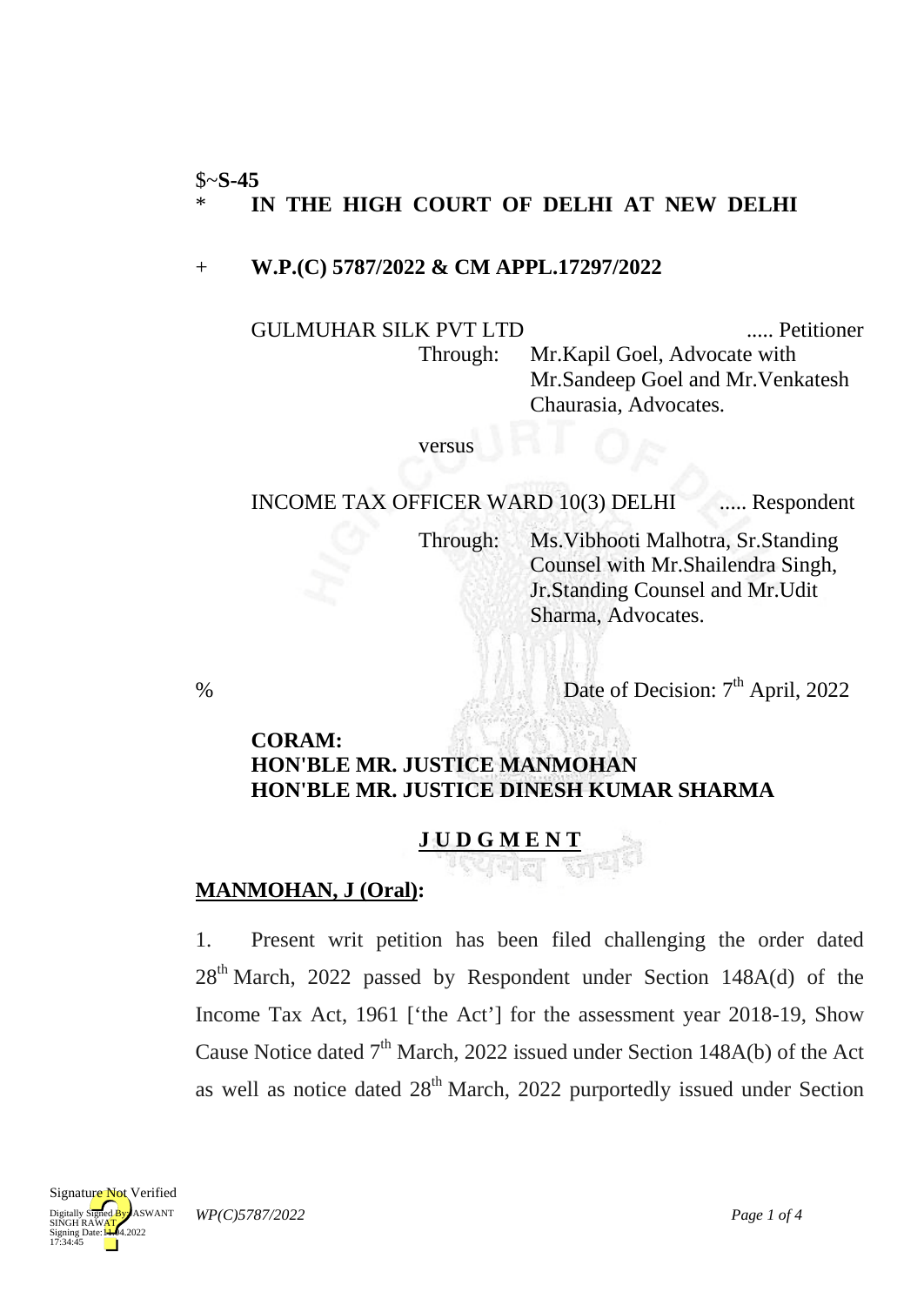148 of the Act.

2. Learned counsel for the petitioner states that the impugned order dated  $28<sup>th</sup>$  March, 2022 is a non-speaking order which does not deal with the contentions raised by the Petitioner in reply to the impugned Show Cause Notice dated  $7<sup>th</sup>$  March, 2022. In support of his submission, he relies upon the judgment of the Supreme Court in *Kranti Associates Pvt. Ltd. & Anr. Vs. Mashook Ahmed Khan and Ors, SLP (C) No.20428/2007*.

3. He states that the impugned order dated  $28<sup>th</sup>$  March, 2022 has been issued in a mechanical manner and without any independent application of mind by placing reliance on the information provided by the investigation wing which does not have any rational nexus with the petitioner. He states that the information mentioned in the Show Cause Notice pertains to the Assessment Year 2014-15 which has been used to frame reason to believe escapement of income for the Assessment year 2018-19.

4. A perusal of the paper book reveals that in the impugned order dated 28<sup>th</sup> March, 2022, the respondent has opined that the petitioner-assessee has not been able to rebut the statement made on oath by the entry provider. It is also stated that the DGGI, Ghaziabad had conducted a search and seizure action in this case under CGST Act, 2017 at Shop No.10, Aman Banquet, Sector-5, Rajendra Nagar, Sahibabad, Ghaziabad on 18<sup>th</sup> and 19<sup>th</sup> April, 2018 and had reached the same conclusion. Consequently, this Court is of the view that the impugned order is a speaking and reasoned order. Accordingly, the judgment of the Supreme Court in *Kranti Associates Pvt.*  Ltd. & Anr. (supra) has no application to the facts of the present case.

5. Pertinently, the assessee has only submitted bank statements and not the books of accounts before the Assessing Officer. Further, this Court is of

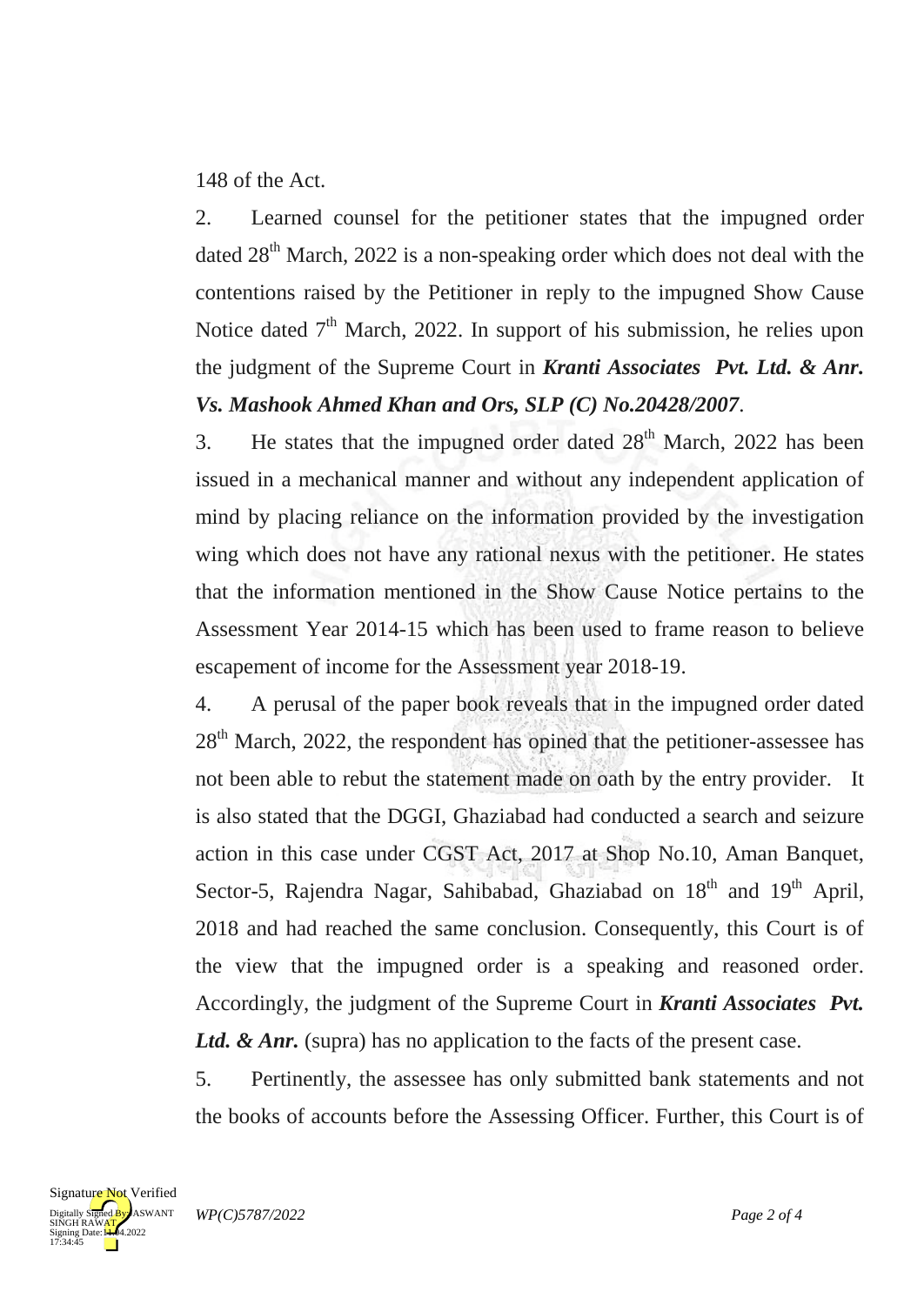the view that the ratio of the Supreme Court judgment in *Raymond Woollen Mills Ltd. vs. Income-tax Officer, Centre Circle XI, Range Bombay and Ors.* (2008) 14 SCC 218, is clearly attracted to the facts of the present case inasmuch as in the said judgment it has been held, *"In determining whether commencement of reassessment proceedings was valid it has only to be seen whether there was prima facie some material on the basis of which the department could reopen the case. The sufficiency or correctness of the material is not a thing to be considered at this stage"*.

6. Though it is the petitioner's case that the impugned order is erroneous on facts, yet this Court is of the opinion that the petitioner would have ample opportunity during the course of proceedings before different statutory forums to show that the finding of fact arrived at was erroneous. Moreover, at this stage, no assessment order has been passed and it has only been observed that it is a fit case for issuance of notice under Section 148 of the Act. In fact, the Supreme Court in *Commissioner of Income Tax and Ors. Vs. Chhabil Das Agarwal, (2014) 1 SCC 603* has held that as the Income Tax Act, 1961 provides complete machinery for assessment/reassessment of tax, assessee is not permitted to abandon that machinery and invoke jurisdiction of High Court under Article 226. Consequently, the present case does not fall under the exceptional grounds on which a writ petition is maintainable at the interim stage in tax matters. [See: *Ghanashyam Mishra And Sons Private Limited Vs. Edelweiss Assetre Construction Company Limited, (2021) 9 SCC 657* and *M/S Radha Krishan Industries vs. State of Himachal Pradesh and Ors, (2021) 6 SCC 771*]*.*